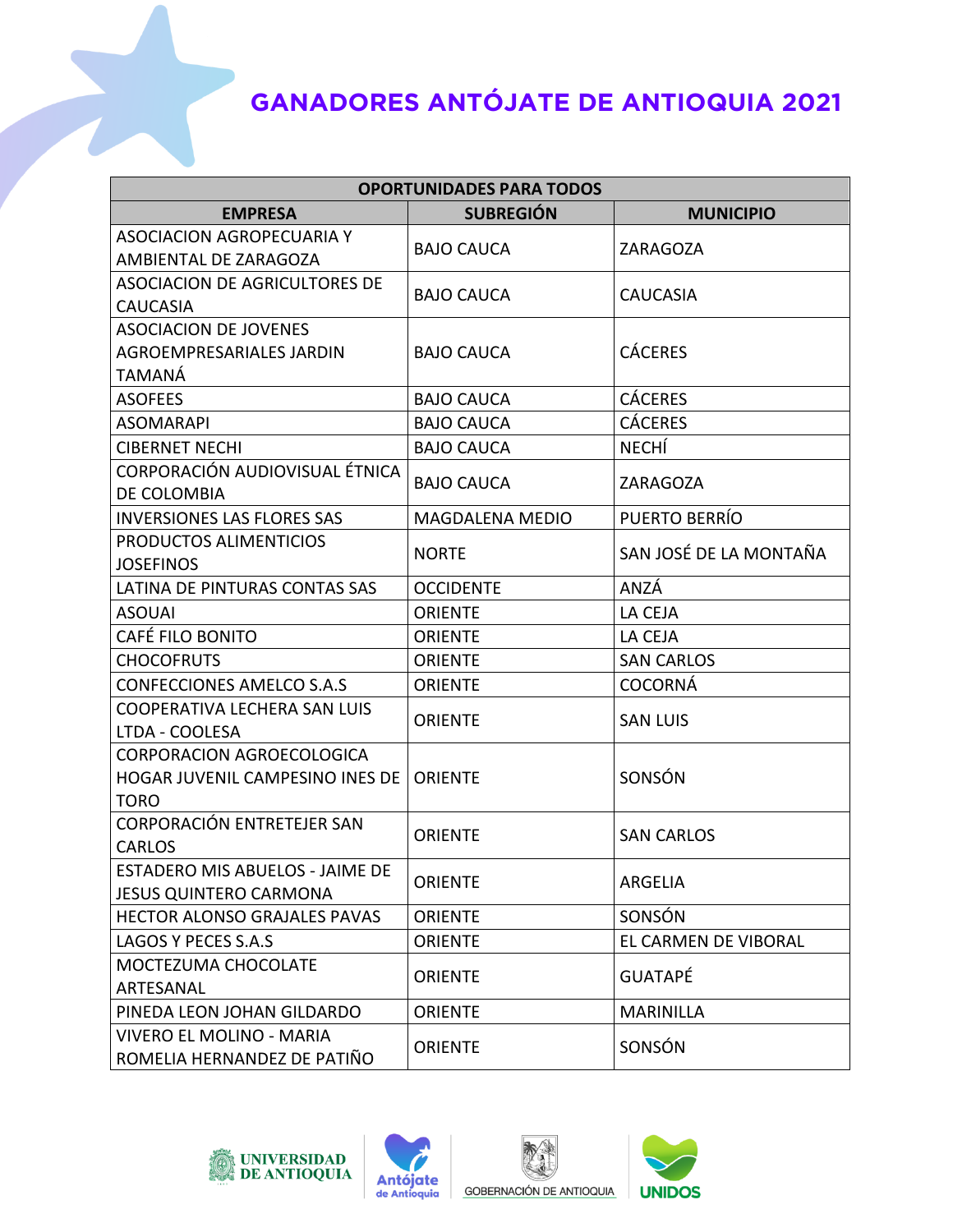| <b>ASOCIACION DE MUJERES</b><br><b>IMAGINANDO CON LAS MANOS</b> | <b>SUROESTE</b>                       | <b>JARDÍN</b>    |
|-----------------------------------------------------------------|---------------------------------------|------------------|
| <b>CAFE LIBORIANO</b>                                           | <b>SUROESTE</b>                       | <b>TÁMESIS</b>   |
| HERNÁN DARIO NOREÑA LENIS                                       | <b>SUROESTE</b>                       | <b>JARDÍN</b>    |
| <b>JAC CENTRAL URBANA</b>                                       | <b>SUROESTE</b>                       | CARAMANTA        |
| ORGANIZACIÓN CAMPESINOS                                         |                                       | JARDÍN           |
| <b>CONSTRUYENDO FUTURO</b>                                      | <b>SUROESTE</b>                       |                  |
| ASOCIACIÓN AGRICULTORA DE                                       |                                       | APARTADÓ         |
| <b>CACAOTEROS</b>                                               | URABÁ                                 |                  |
| ASOCIACIÓN AGROPECUARIA DE                                      | URABÁ                                 | <b>TURBO</b>     |
| <b>EMPRENDEDORES DEL CAMPO</b>                                  |                                       |                  |
| ASOCIACIÓN DE CAMPESINOS                                        |                                       |                  |
| PRODUCTORES DE ALIMENTOS DE                                     | <b>URABÁ</b>                          | APARTADÓ         |
| <b>URABÁ</b>                                                    |                                       |                  |
| <b>CABELLO LA BONITA</b>                                        | URABÁ                                 | APARTADÓ         |
| <b>CORPORACIÓN PARA LA PAZ DE</b>                               | URABÁ                                 | <b>CAREPA</b>    |
| URABÁ                                                           |                                       |                  |
| <b>DELIPOSTRES MARY</b>                                         | URABÁ                                 | <b>CAREPA</b>    |
| SIM SERVICIOS INTEGRALES DE                                     |                                       | APARTADÓ         |
| MANTENIMIENTO PARA EMPRESAS Y                                   | <b>URABÁ</b>                          |                  |
| <b>HOGARES</b>                                                  |                                       |                  |
| <b>VARIEDAD ECOMAX</b>                                          | URABÁ                                 | APARTADÓ         |
| CALZADO CLAFED SAS                                              | VALLE DE ABURRÁ                       | <b>ITAGÜÍ</b>    |
| <b>GRUPO EMPRESARIAL EDUCATIVO</b><br><b>ESGLONE S.A.S</b>      | VALLE DE ABURRÁ                       | <b>ITAGÜÍ</b>    |
| JARDÍN INFANTIL LA BRUJUL                                       | <b>VALLE DE ABURRÁ</b>                | <b>GIRARDOTA</b> |
| WELLNESS FOOD COMPANY S.A.S                                     | <b>VALLE DE ABURRÁ</b>                | <b>ITAGÜÍ</b>    |
|                                                                 | ECONOMÍA CREATIVA, CULTURAL Y TURISMO |                  |
| <b>EMPRESA</b>                                                  | <b>SUBREGIÓN</b>                      | <b>MUNICIPIO</b> |
| <b>GENOMA EMPRESARIAL</b>                                       |                                       |                  |
| <b>CONSULTORES SAS</b>                                          | <b>BAJO CAUCA</b>                     | <b>CAUCASIA</b>  |
| MULTIVARIEDADES ANDRES NECHÍ                                    | <b>BAJO CAUCA</b>                     | <b>NECHÍ</b>     |
| <b>SABANA PARRILLA</b>                                          | <b>BAJO CAUCA</b>                     | <b>CAUCASIA</b>  |
| CORPORACIÓN SINERGIA S                                          | <b>NORDESTE</b>                       | <b>SEGOVIA</b>   |
| <b>FASCINARTE ARTESANIAS</b>                                    | <b>NORDESTE</b>                       | <b>CISNEROS</b>  |
| <b>KRONOSER S.A.S</b>                                           | <b>NORDESTE</b>                       | <b>AMALFI</b>    |
| CABILDO VERDE DE BELMIRA                                        | <b>NORTE</b>                          | <b>BELMIRA</b>   |
| <b>CAMINOS PARA MOTIVAR</b>                                     | <b>NORTE</b>                          | <b>BELMIRA</b>   |







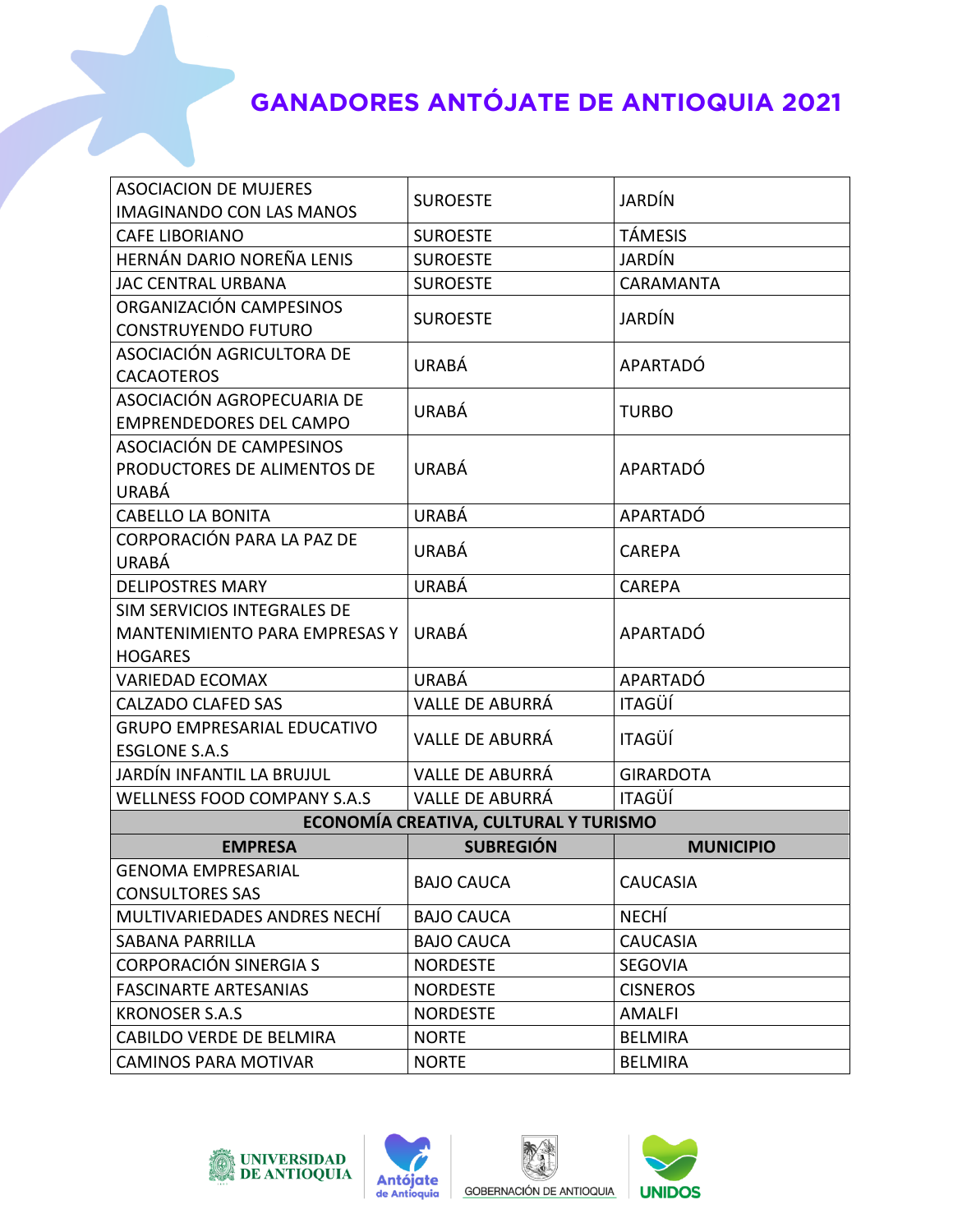| CORPORACIÓN CULTURAL ARLEQUÍN                   |                        |                       |  |  |
|-------------------------------------------------|------------------------|-----------------------|--|--|
| <b>DORADO</b>                                   | <b>NORTE</b>           | <b>GÓMEZ PLATA</b>    |  |  |
| MI TIERRA RESTAURANT FOOD                       | <b>NORTE</b>           | <b>BELMIRA</b>        |  |  |
| ASOCIACIÓN TEATRO Y TÍTERES LA                  | <b>ORIENTE</b>         | LA CEJA               |  |  |
| <b>CARRETA</b>                                  |                        |                       |  |  |
| AVIAJAR!                                        | <b>ORIENTE</b>         | <b>MARINILLA</b>      |  |  |
| CORPORACIÓN LICANIA                             | <b>ORIENTE</b>         | <b>MARINILLA</b>      |  |  |
| ECOCAGÜÍ SAN LUIS ECOAVENTURA                   | <b>ORIENTE</b>         | <b>SAN LUIS</b>       |  |  |
| <b>ECOGUIAS COLOMBIA SAS</b>                    | <b>ORIENTE</b>         | <b>SAN CARLOS</b>     |  |  |
| <b>EXPLORO AGENCIA DE VIAJES Y</b>              |                        | <b>MARINILLA</b>      |  |  |
| <b>TURIMO</b>                                   | <b>ORIENTE</b>         |                       |  |  |
| FINCA ECOTURISTICA TRAPICHE EL                  | <b>ORIENTE</b>         | ABEJORRAL             |  |  |
| <b>SALTO DE AURES</b>                           |                        |                       |  |  |
| <b>GRATITUD ARTESANAL</b>                       | <b>ORIENTE</b>         | <b>RIONEGRO</b>       |  |  |
| HOTEL BOUTIQUE MARAVILLA                        | <b>ORIENTE</b>         | SONSÓN                |  |  |
| <b>INVERSIONES EL TESORO J.B S.A.S</b>          | <b>ORIENTE</b>         | SONSÓN                |  |  |
| <b>MOUNTAIN BIKE SAN LUIS</b>                   | <b>ORIENTE</b>         | <b>SAN LUIS</b>       |  |  |
| PARAGLIDING GUATAPÉ                             | <b>ORIENTE</b>         | <b>GUATAPÉ</b>        |  |  |
| VITANGO COMPAÑIA DE BAILE S.A.S                 | <b>ORIENTE</b>         | LA CEJA               |  |  |
| CASAZUL CASA DE CAMPO                           | <b>SUROESTE</b>        | <b>FREDONIA</b>       |  |  |
| FINCA HOTEL LA KOLORINA                         | <b>SUROESTE</b>        | <b>JERICÓ</b>         |  |  |
| PHHB INVERSIONES SAS                            | <b>SUROESTE</b>        | <b>BETANIA</b>        |  |  |
| SOCIEDAD MARGIL SAS                             | <b>SUROESTE</b>        | <b>JARDÍN</b>         |  |  |
| COOPERATIVA DE EDUCACIÓN DE                     | URABÁ                  | APARTADÓ              |  |  |
| URABÁ - EDUCOOP                                 |                        |                       |  |  |
| <b>CORPORACION TEATRO ESCENA3</b>               | <b>VALLE DE ABURRÁ</b> | COPACABANA            |  |  |
| SALMASSIST SAS                                  | <b>VALLE DE ABURRÁ</b> | <b>ENVIGADO</b>       |  |  |
| INNOVACIÓN, NUEVOS MERCADOS Y CRECIMIENTO VERDE |                        |                       |  |  |
| <b>EMPRESA</b>                                  | <b>SUBREGIÓN</b>       | <b>MUNICIPIO</b>      |  |  |
| <b>AGROSERVICIOS INTEGRALES</b>                 | <b>BAJO CAUCA</b>      | <b>BRICEÑO</b>        |  |  |
| <b>ANTIOQUIA SAS</b>                            |                        |                       |  |  |
| CORSOSAM                                        | <b>BAJO CAUCA</b>      | <b>CAUCASIA</b>       |  |  |
| LAS RICURAS DE CHECHO'S,                        | <b>BAJO CAUCA</b>      | <b>CAUCASIA</b>       |  |  |
| <b>CHECHO'S PAN</b>                             |                        |                       |  |  |
| INSTITUTO TORRE DE BABEL SAS                    | MAGDALENA MEDIO        | <b>PUERTO TRIUNFO</b> |  |  |
| THE SALOMON COFFEE                              | <b>NORDESTE</b>        | <b>AMALFI</b>         |  |  |
| ASOCIACION AGROINDUSTRIAL                       | <b>NORTE</b>           | <b>GUADALUPE</b>      |  |  |
| SANBASILEÑA (ASOSAMB)                           |                        |                       |  |  |
| ATA2-BLUEHANDS                                  | <b>NORTE</b>           | <b>DONMATÍAS</b>      |  |  |







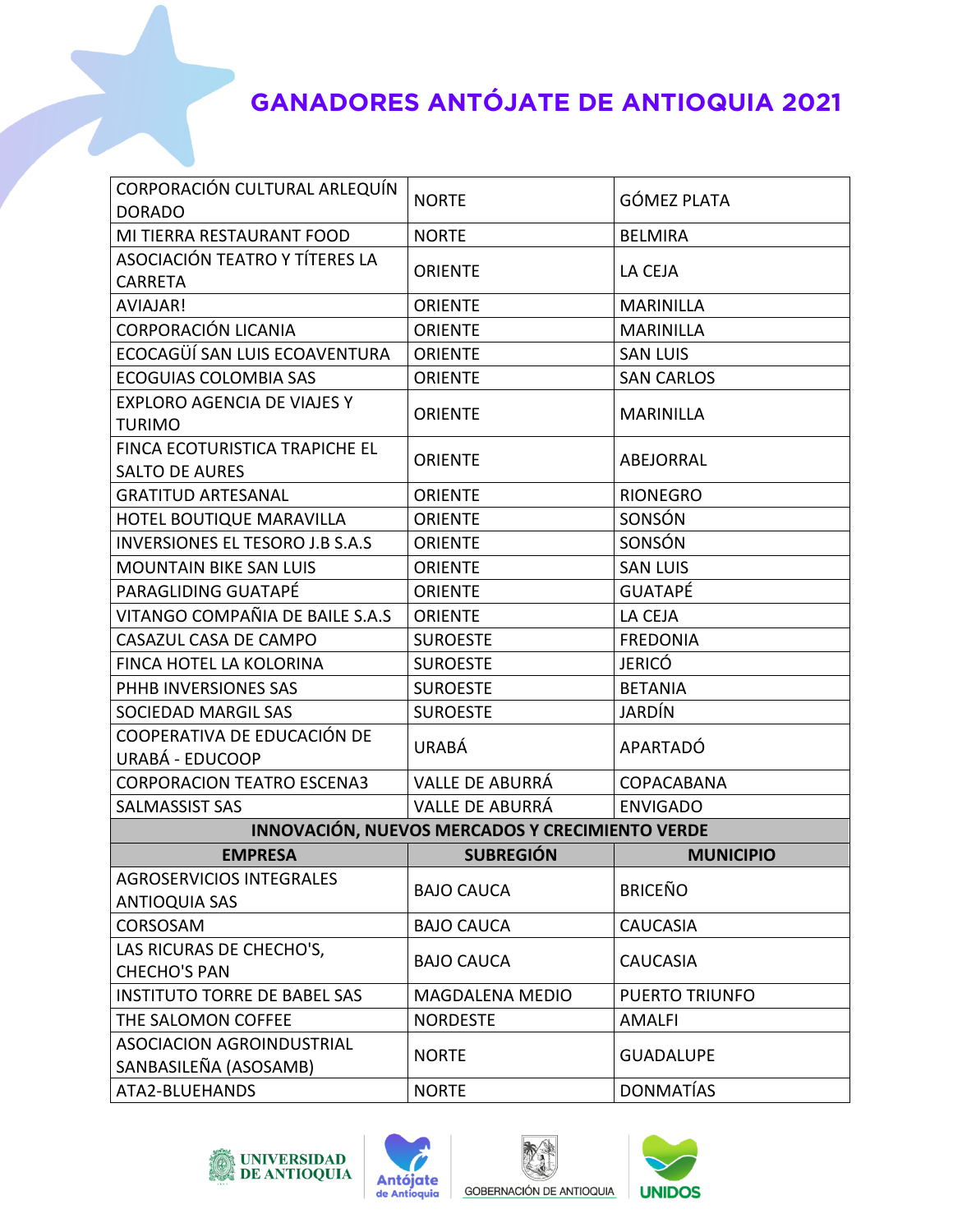| PARRILLA BAR KAIROS                                                                        | <b>NORTE</b>           | <b>DONMATÍAS</b>      |  |  |
|--------------------------------------------------------------------------------------------|------------------------|-----------------------|--|--|
| VITASABILA S.A.S.                                                                          | <b>NORTE</b>           | <b>GÓMEZ PLATA</b>    |  |  |
| ASOCIACION DE COMUNITARIA DE<br>MUJERES DE PANELECHE                                       | <b>OCCIDENTE</b>       | <b>FRONTINO</b>       |  |  |
| <b>ADOBES LEGO</b>                                                                         | <b>ORIENTE</b>         | <b>GUATAPÉ</b>        |  |  |
| ALOEZ CRISTALES DE SABILA                                                                  | <b>ORIENTE</b>         | <b>MARINILLA</b>      |  |  |
| <b>CORPORACIÓN "CENTRO DE</b><br>INVESTIGACIÓN Y CONSERVACIÓN<br><b>CASA DE MARIPOSAS"</b> | <b>ORIENTE</b>         | <b>EL RETIRO</b>      |  |  |
| JUNTA DE ACCION COMUNAL ALTO<br>DE LA COMPAÑIA                                             | <b>ORIENTE</b>         | <b>SAN VICENTE</b>    |  |  |
| LOS VALLES DESHIDRATADOS S.A.S.                                                            | <b>ORIENTE</b>         | <b>RIONEGRO</b>       |  |  |
| MARIA JULIANA RAMIREZ CARDONA                                                              | <b>ORIENTE</b>         | LA CEJA               |  |  |
| <b>NUTRAFRUT SAS</b>                                                                       | <b>ORIENTE</b>         | SONSÓN                |  |  |
| PRODUCTOS DELIRIO                                                                          | <b>ORIENTE</b>         | <b>GUARNE</b>         |  |  |
| CAFÉ CUNA DE ARRIEROS                                                                      | <b>SUROESTE</b>        | <b>CIUDAD BOLÍVAR</b> |  |  |
| CAFE DE LA CIMA SAS                                                                        | <b>SUROESTE</b>        | <b>FREDONIA</b>       |  |  |
| <b>COOPERATIVA DE APICULTORES DE</b><br>SANTA BARBARA                                      | <b>SUROESTE</b>        | SANTA BÁRBARA         |  |  |
| <b>CORPORACION CAFETERA Y AGRARIA</b><br>DE SALGAR                                         | <b>SUROESTE</b>        | <b>SALGAR</b>         |  |  |
| DEL CAFÉ HECHO CON PULPA                                                                   | <b>SUROESTE</b>        | <b>BETANIA</b>        |  |  |
| <b>ECO TIENDA URRAO</b>                                                                    | <b>SUROESTE</b>        | <b>URRAO</b>          |  |  |
| NATUCAFÉ SAS                                                                               | <b>SUROESTE</b>        | <b>ANDES</b>          |  |  |
| ORGANIZACIÓN MULTISECTORIAL<br><b>CAMPESINOS EMPRENDEDORES</b>                             | <b>SUROESTE</b>        | <b>TÁMESIS</b>        |  |  |
| PULPAS EL CITARA                                                                           | <b>SUROESTE</b>        | <b>BETANIA</b>        |  |  |
| ASOCIACIÓN AGROPECUARIA ABIBE<br>DE SAN JOSÉ DE APARTADÓ -<br>AGUABIBE                     | <b>URABÁ</b>           | APARTADÓ              |  |  |
| SOLUCIONES AMBIENTALES DEL<br>DARIEN ZOMAC S.A.S                                           | URABÁ                  | APARTADÓ              |  |  |
| <b>TOLEDALES SAS</b>                                                                       | <b>VALLE DE ABURRÁ</b> | <b>BELLO</b>          |  |  |
| <b>MUJER EMPRESARIA</b>                                                                    |                        |                       |  |  |
| <b>EMPRESA</b>                                                                             | <b>SUBREGIÓN</b>       | <b>MUNICIPIO</b>      |  |  |
| <b>ASOCIACION DE MUJERES</b><br><b>AGROAMBIENTALES</b>                                     | <b>BAJO CAUCA</b>      | <b>EL BAGRE</b>       |  |  |
| <b>EDITORIAL LIBELULAS</b>                                                                 | <b>BAJO CAUCA</b>      | <b>TARAZÁ</b>         |  |  |
| EL PALENQUE GOURMET                                                                        | <b>MAGDALENA MEDIO</b> | PUERTO BERRÍO         |  |  |